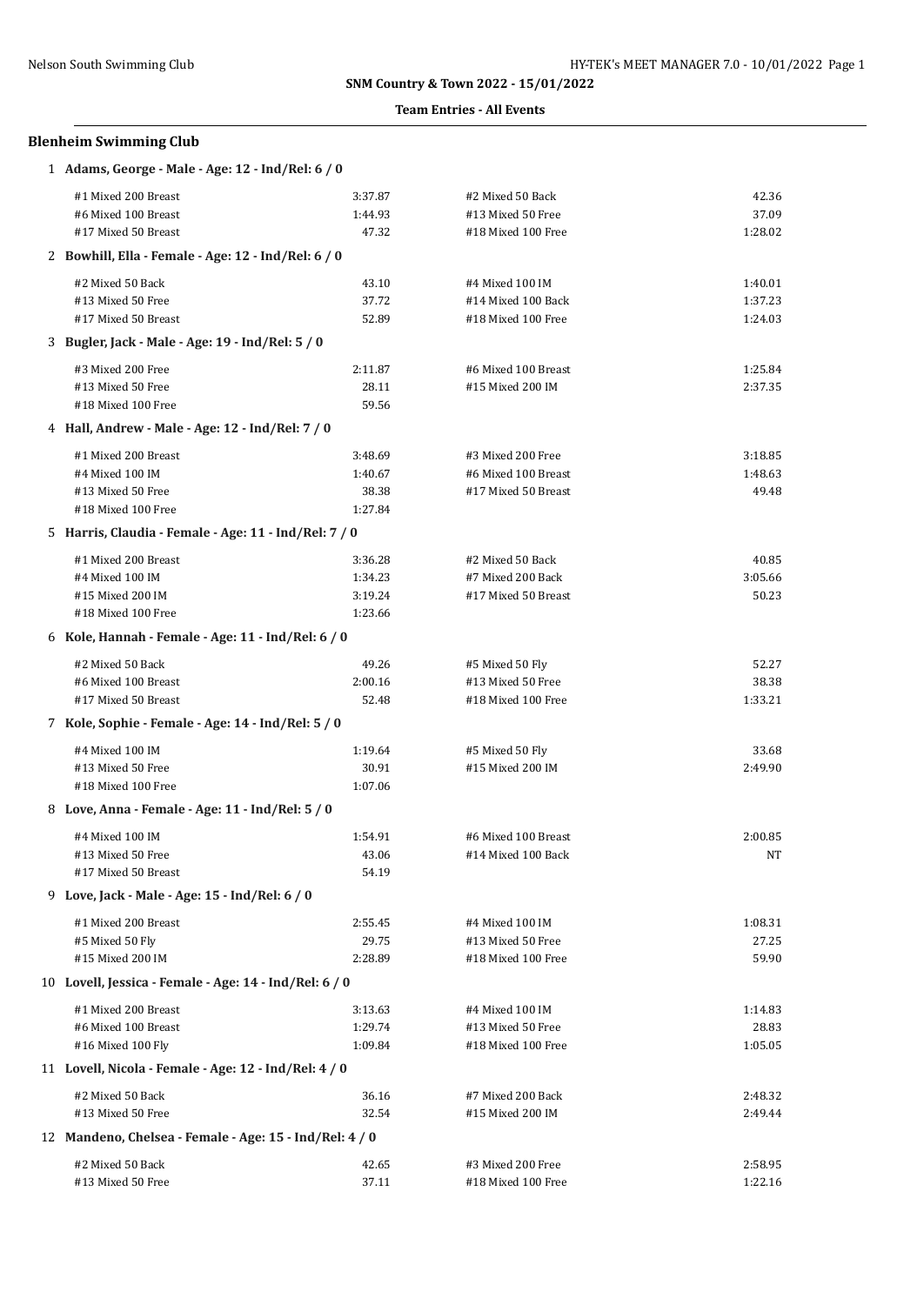#### **Team Entries - All Events**

## **Blenheim Swimming Club**

| #5 Mixed 50 Fly<br>#6 Mixed 100 Breast<br>NT<br>#13 Mixed 50 Free<br>#17 Mixed 50 Breast<br>44.60<br>14 McNabb, Carys - Female - Age: 12 - Ind/Rel: 7 / 0<br>#2 Mixed 50 Back<br>40.46<br>#5 Mixed 50 Fly<br>3:11.31<br>#7 Mixed 200 Back<br>#13 Mixed 50 Free<br>1:33.18<br>#17 Mixed 50 Breast<br>#16 Mixed 100 Fly<br>#18 Mixed 100 Free<br>1:16.58<br>15 McNabb, Finlay - Male - Age: 14 - Ind/Rel: 7 / 0<br>#2 Mixed 50 Back<br>31.47<br>#3 Mixed 200 Free<br>2:28.32<br>#7 Mixed 200 Back<br>#14 Mixed 100 Back<br>1:11.54<br>#17 Mixed 50 Breast<br>#16 Mixed 100 Fly<br>#18 Mixed 100 Free<br>1:03.95<br>16 McNabb, Lachlan - Male - Age: 15 - Ind/Rel: 7 / 0<br>#2 Mixed 50 Back<br>34.79<br>#3 Mixed 200 Free<br>#5 Mixed 50 Fly<br>33.40<br>#6 Mixed 100 Breast<br>#13 Mixed 50 Free<br>30.85<br>#15 Mixed 200 IM<br>#17 Mixed 50 Breast<br>40.15<br>17 Skehan, Max - Male - Age: 13 - Ind/Rel: 5 / 0<br>#3 Mixed 200 Free<br>2:14.33<br>#5 Mixed 50 Fly<br>#13 Mixed 50 Free<br>27.18<br>#16 Mixed 100 Fly<br>#18 Mixed 100 Free<br>1:00.30<br>18 Tantrum, Monique - Female - Age: 12 - Ind/Rel: 7 / 0<br>#1 Mixed 200 Breast<br>4:21.67<br>#5 Mixed 50 Fly<br>1:56.19<br>#6 Mixed 100 Breast<br>#13 Mixed 50 Free<br>#14 Mixed 100 Back<br>NT<br>#15 Mixed 200 IM<br>#18 Mixed 100 Free<br>1:30.78<br>Blenheim Swimming Club Total Individual Entries: 104 - Total Relays: 0<br><b>Greymouth Amateur Swimming Clu</b><br>1 Gallant, Caitlyn - Female - Age: 15 - Ind/Rel: 4 / 0<br>#4 Mixed 100 IM<br>1:23.68<br>#5 Mixed 50 Fly<br>#13 Mixed 50 Free<br>32.86<br>#18 Mixed 100 Free<br>2 Hopkins, Hannah - Female - Age: 12 - Ind/Rel: 5 / 0<br>#2 Mixed 50 Back<br>41.01<br>#6 Mixed 100 Breast<br>#13 Mixed 50 Free<br>34.44<br>#14 Mixed 100 Back<br>#17 Mixed 50 Breast<br>49.16<br>3 Murphy, Rae - Female - Age: 12 - Ind/Rel: 5 / 0<br>36.92<br>#2 Mixed 50 Back<br>#3 Mixed 200 Free<br>1:23.72<br>#4 Mixed 100 IM<br>#13 Mixed 50 Free<br>#18 Mixed 100 Free<br>1:10.99<br>Greymouth Amateur Swimming Clu Total Individual Entries: 14 - Total Relays: 0<br>Jasi Swim Club<br>1 Princeton, Alexandra - Female - Age: 11 - Ind/Rel: 4 / 0 | 13 McLauchlan, Isobel - Female - Age: 11 - Ind/Rel: 4 / 0 |  |         |
|----------------------------------------------------------------------------------------------------------------------------------------------------------------------------------------------------------------------------------------------------------------------------------------------------------------------------------------------------------------------------------------------------------------------------------------------------------------------------------------------------------------------------------------------------------------------------------------------------------------------------------------------------------------------------------------------------------------------------------------------------------------------------------------------------------------------------------------------------------------------------------------------------------------------------------------------------------------------------------------------------------------------------------------------------------------------------------------------------------------------------------------------------------------------------------------------------------------------------------------------------------------------------------------------------------------------------------------------------------------------------------------------------------------------------------------------------------------------------------------------------------------------------------------------------------------------------------------------------------------------------------------------------------------------------------------------------------------------------------------------------------------------------------------------------------------------------------------------------------------------------------------------------------------------------------------------------------------------------------------------------------------------------------------------------------------------------------------------------------------------------------------------------------------|-----------------------------------------------------------|--|---------|
|                                                                                                                                                                                                                                                                                                                                                                                                                                                                                                                                                                                                                                                                                                                                                                                                                                                                                                                                                                                                                                                                                                                                                                                                                                                                                                                                                                                                                                                                                                                                                                                                                                                                                                                                                                                                                                                                                                                                                                                                                                                                                                                                                                |                                                           |  | 2:07.58 |
|                                                                                                                                                                                                                                                                                                                                                                                                                                                                                                                                                                                                                                                                                                                                                                                                                                                                                                                                                                                                                                                                                                                                                                                                                                                                                                                                                                                                                                                                                                                                                                                                                                                                                                                                                                                                                                                                                                                                                                                                                                                                                                                                                                |                                                           |  | 57.75   |
|                                                                                                                                                                                                                                                                                                                                                                                                                                                                                                                                                                                                                                                                                                                                                                                                                                                                                                                                                                                                                                                                                                                                                                                                                                                                                                                                                                                                                                                                                                                                                                                                                                                                                                                                                                                                                                                                                                                                                                                                                                                                                                                                                                |                                                           |  |         |
|                                                                                                                                                                                                                                                                                                                                                                                                                                                                                                                                                                                                                                                                                                                                                                                                                                                                                                                                                                                                                                                                                                                                                                                                                                                                                                                                                                                                                                                                                                                                                                                                                                                                                                                                                                                                                                                                                                                                                                                                                                                                                                                                                                |                                                           |  | 36.17   |
|                                                                                                                                                                                                                                                                                                                                                                                                                                                                                                                                                                                                                                                                                                                                                                                                                                                                                                                                                                                                                                                                                                                                                                                                                                                                                                                                                                                                                                                                                                                                                                                                                                                                                                                                                                                                                                                                                                                                                                                                                                                                                                                                                                |                                                           |  | 33.64   |
|                                                                                                                                                                                                                                                                                                                                                                                                                                                                                                                                                                                                                                                                                                                                                                                                                                                                                                                                                                                                                                                                                                                                                                                                                                                                                                                                                                                                                                                                                                                                                                                                                                                                                                                                                                                                                                                                                                                                                                                                                                                                                                                                                                |                                                           |  | 49.87   |
|                                                                                                                                                                                                                                                                                                                                                                                                                                                                                                                                                                                                                                                                                                                                                                                                                                                                                                                                                                                                                                                                                                                                                                                                                                                                                                                                                                                                                                                                                                                                                                                                                                                                                                                                                                                                                                                                                                                                                                                                                                                                                                                                                                |                                                           |  |         |
|                                                                                                                                                                                                                                                                                                                                                                                                                                                                                                                                                                                                                                                                                                                                                                                                                                                                                                                                                                                                                                                                                                                                                                                                                                                                                                                                                                                                                                                                                                                                                                                                                                                                                                                                                                                                                                                                                                                                                                                                                                                                                                                                                                |                                                           |  |         |
|                                                                                                                                                                                                                                                                                                                                                                                                                                                                                                                                                                                                                                                                                                                                                                                                                                                                                                                                                                                                                                                                                                                                                                                                                                                                                                                                                                                                                                                                                                                                                                                                                                                                                                                                                                                                                                                                                                                                                                                                                                                                                                                                                                |                                                           |  | 2:17.70 |
|                                                                                                                                                                                                                                                                                                                                                                                                                                                                                                                                                                                                                                                                                                                                                                                                                                                                                                                                                                                                                                                                                                                                                                                                                                                                                                                                                                                                                                                                                                                                                                                                                                                                                                                                                                                                                                                                                                                                                                                                                                                                                                                                                                |                                                           |  | 1:08.98 |
|                                                                                                                                                                                                                                                                                                                                                                                                                                                                                                                                                                                                                                                                                                                                                                                                                                                                                                                                                                                                                                                                                                                                                                                                                                                                                                                                                                                                                                                                                                                                                                                                                                                                                                                                                                                                                                                                                                                                                                                                                                                                                                                                                                |                                                           |  | 41.72   |
|                                                                                                                                                                                                                                                                                                                                                                                                                                                                                                                                                                                                                                                                                                                                                                                                                                                                                                                                                                                                                                                                                                                                                                                                                                                                                                                                                                                                                                                                                                                                                                                                                                                                                                                                                                                                                                                                                                                                                                                                                                                                                                                                                                |                                                           |  |         |
|                                                                                                                                                                                                                                                                                                                                                                                                                                                                                                                                                                                                                                                                                                                                                                                                                                                                                                                                                                                                                                                                                                                                                                                                                                                                                                                                                                                                                                                                                                                                                                                                                                                                                                                                                                                                                                                                                                                                                                                                                                                                                                                                                                |                                                           |  |         |
|                                                                                                                                                                                                                                                                                                                                                                                                                                                                                                                                                                                                                                                                                                                                                                                                                                                                                                                                                                                                                                                                                                                                                                                                                                                                                                                                                                                                                                                                                                                                                                                                                                                                                                                                                                                                                                                                                                                                                                                                                                                                                                                                                                |                                                           |  | 2:22.71 |
|                                                                                                                                                                                                                                                                                                                                                                                                                                                                                                                                                                                                                                                                                                                                                                                                                                                                                                                                                                                                                                                                                                                                                                                                                                                                                                                                                                                                                                                                                                                                                                                                                                                                                                                                                                                                                                                                                                                                                                                                                                                                                                                                                                |                                                           |  | 1:33.15 |
|                                                                                                                                                                                                                                                                                                                                                                                                                                                                                                                                                                                                                                                                                                                                                                                                                                                                                                                                                                                                                                                                                                                                                                                                                                                                                                                                                                                                                                                                                                                                                                                                                                                                                                                                                                                                                                                                                                                                                                                                                                                                                                                                                                |                                                           |  | 2:45.39 |
|                                                                                                                                                                                                                                                                                                                                                                                                                                                                                                                                                                                                                                                                                                                                                                                                                                                                                                                                                                                                                                                                                                                                                                                                                                                                                                                                                                                                                                                                                                                                                                                                                                                                                                                                                                                                                                                                                                                                                                                                                                                                                                                                                                |                                                           |  |         |
|                                                                                                                                                                                                                                                                                                                                                                                                                                                                                                                                                                                                                                                                                                                                                                                                                                                                                                                                                                                                                                                                                                                                                                                                                                                                                                                                                                                                                                                                                                                                                                                                                                                                                                                                                                                                                                                                                                                                                                                                                                                                                                                                                                |                                                           |  |         |
|                                                                                                                                                                                                                                                                                                                                                                                                                                                                                                                                                                                                                                                                                                                                                                                                                                                                                                                                                                                                                                                                                                                                                                                                                                                                                                                                                                                                                                                                                                                                                                                                                                                                                                                                                                                                                                                                                                                                                                                                                                                                                                                                                                |                                                           |  | 31.14   |
|                                                                                                                                                                                                                                                                                                                                                                                                                                                                                                                                                                                                                                                                                                                                                                                                                                                                                                                                                                                                                                                                                                                                                                                                                                                                                                                                                                                                                                                                                                                                                                                                                                                                                                                                                                                                                                                                                                                                                                                                                                                                                                                                                                |                                                           |  | 1:18.46 |
|                                                                                                                                                                                                                                                                                                                                                                                                                                                                                                                                                                                                                                                                                                                                                                                                                                                                                                                                                                                                                                                                                                                                                                                                                                                                                                                                                                                                                                                                                                                                                                                                                                                                                                                                                                                                                                                                                                                                                                                                                                                                                                                                                                |                                                           |  |         |
|                                                                                                                                                                                                                                                                                                                                                                                                                                                                                                                                                                                                                                                                                                                                                                                                                                                                                                                                                                                                                                                                                                                                                                                                                                                                                                                                                                                                                                                                                                                                                                                                                                                                                                                                                                                                                                                                                                                                                                                                                                                                                                                                                                |                                                           |  |         |
|                                                                                                                                                                                                                                                                                                                                                                                                                                                                                                                                                                                                                                                                                                                                                                                                                                                                                                                                                                                                                                                                                                                                                                                                                                                                                                                                                                                                                                                                                                                                                                                                                                                                                                                                                                                                                                                                                                                                                                                                                                                                                                                                                                |                                                           |  | 1:01.86 |
|                                                                                                                                                                                                                                                                                                                                                                                                                                                                                                                                                                                                                                                                                                                                                                                                                                                                                                                                                                                                                                                                                                                                                                                                                                                                                                                                                                                                                                                                                                                                                                                                                                                                                                                                                                                                                                                                                                                                                                                                                                                                                                                                                                |                                                           |  | 42.11   |
|                                                                                                                                                                                                                                                                                                                                                                                                                                                                                                                                                                                                                                                                                                                                                                                                                                                                                                                                                                                                                                                                                                                                                                                                                                                                                                                                                                                                                                                                                                                                                                                                                                                                                                                                                                                                                                                                                                                                                                                                                                                                                                                                                                |                                                           |  | 4:08.90 |
|                                                                                                                                                                                                                                                                                                                                                                                                                                                                                                                                                                                                                                                                                                                                                                                                                                                                                                                                                                                                                                                                                                                                                                                                                                                                                                                                                                                                                                                                                                                                                                                                                                                                                                                                                                                                                                                                                                                                                                                                                                                                                                                                                                |                                                           |  |         |
|                                                                                                                                                                                                                                                                                                                                                                                                                                                                                                                                                                                                                                                                                                                                                                                                                                                                                                                                                                                                                                                                                                                                                                                                                                                                                                                                                                                                                                                                                                                                                                                                                                                                                                                                                                                                                                                                                                                                                                                                                                                                                                                                                                |                                                           |  |         |
|                                                                                                                                                                                                                                                                                                                                                                                                                                                                                                                                                                                                                                                                                                                                                                                                                                                                                                                                                                                                                                                                                                                                                                                                                                                                                                                                                                                                                                                                                                                                                                                                                                                                                                                                                                                                                                                                                                                                                                                                                                                                                                                                                                |                                                           |  |         |
|                                                                                                                                                                                                                                                                                                                                                                                                                                                                                                                                                                                                                                                                                                                                                                                                                                                                                                                                                                                                                                                                                                                                                                                                                                                                                                                                                                                                                                                                                                                                                                                                                                                                                                                                                                                                                                                                                                                                                                                                                                                                                                                                                                |                                                           |  |         |
|                                                                                                                                                                                                                                                                                                                                                                                                                                                                                                                                                                                                                                                                                                                                                                                                                                                                                                                                                                                                                                                                                                                                                                                                                                                                                                                                                                                                                                                                                                                                                                                                                                                                                                                                                                                                                                                                                                                                                                                                                                                                                                                                                                |                                                           |  | 36.66   |
|                                                                                                                                                                                                                                                                                                                                                                                                                                                                                                                                                                                                                                                                                                                                                                                                                                                                                                                                                                                                                                                                                                                                                                                                                                                                                                                                                                                                                                                                                                                                                                                                                                                                                                                                                                                                                                                                                                                                                                                                                                                                                                                                                                |                                                           |  | 1:10.42 |
|                                                                                                                                                                                                                                                                                                                                                                                                                                                                                                                                                                                                                                                                                                                                                                                                                                                                                                                                                                                                                                                                                                                                                                                                                                                                                                                                                                                                                                                                                                                                                                                                                                                                                                                                                                                                                                                                                                                                                                                                                                                                                                                                                                |                                                           |  |         |
|                                                                                                                                                                                                                                                                                                                                                                                                                                                                                                                                                                                                                                                                                                                                                                                                                                                                                                                                                                                                                                                                                                                                                                                                                                                                                                                                                                                                                                                                                                                                                                                                                                                                                                                                                                                                                                                                                                                                                                                                                                                                                                                                                                |                                                           |  | 1:58.50 |
|                                                                                                                                                                                                                                                                                                                                                                                                                                                                                                                                                                                                                                                                                                                                                                                                                                                                                                                                                                                                                                                                                                                                                                                                                                                                                                                                                                                                                                                                                                                                                                                                                                                                                                                                                                                                                                                                                                                                                                                                                                                                                                                                                                |                                                           |  | 1:28.89 |
|                                                                                                                                                                                                                                                                                                                                                                                                                                                                                                                                                                                                                                                                                                                                                                                                                                                                                                                                                                                                                                                                                                                                                                                                                                                                                                                                                                                                                                                                                                                                                                                                                                                                                                                                                                                                                                                                                                                                                                                                                                                                                                                                                                |                                                           |  |         |
|                                                                                                                                                                                                                                                                                                                                                                                                                                                                                                                                                                                                                                                                                                                                                                                                                                                                                                                                                                                                                                                                                                                                                                                                                                                                                                                                                                                                                                                                                                                                                                                                                                                                                                                                                                                                                                                                                                                                                                                                                                                                                                                                                                |                                                           |  |         |
|                                                                                                                                                                                                                                                                                                                                                                                                                                                                                                                                                                                                                                                                                                                                                                                                                                                                                                                                                                                                                                                                                                                                                                                                                                                                                                                                                                                                                                                                                                                                                                                                                                                                                                                                                                                                                                                                                                                                                                                                                                                                                                                                                                |                                                           |  | 2:32.40 |
|                                                                                                                                                                                                                                                                                                                                                                                                                                                                                                                                                                                                                                                                                                                                                                                                                                                                                                                                                                                                                                                                                                                                                                                                                                                                                                                                                                                                                                                                                                                                                                                                                                                                                                                                                                                                                                                                                                                                                                                                                                                                                                                                                                |                                                           |  | 32.57   |
|                                                                                                                                                                                                                                                                                                                                                                                                                                                                                                                                                                                                                                                                                                                                                                                                                                                                                                                                                                                                                                                                                                                                                                                                                                                                                                                                                                                                                                                                                                                                                                                                                                                                                                                                                                                                                                                                                                                                                                                                                                                                                                                                                                |                                                           |  |         |
|                                                                                                                                                                                                                                                                                                                                                                                                                                                                                                                                                                                                                                                                                                                                                                                                                                                                                                                                                                                                                                                                                                                                                                                                                                                                                                                                                                                                                                                                                                                                                                                                                                                                                                                                                                                                                                                                                                                                                                                                                                                                                                                                                                |                                                           |  |         |
|                                                                                                                                                                                                                                                                                                                                                                                                                                                                                                                                                                                                                                                                                                                                                                                                                                                                                                                                                                                                                                                                                                                                                                                                                                                                                                                                                                                                                                                                                                                                                                                                                                                                                                                                                                                                                                                                                                                                                                                                                                                                                                                                                                |                                                           |  |         |
|                                                                                                                                                                                                                                                                                                                                                                                                                                                                                                                                                                                                                                                                                                                                                                                                                                                                                                                                                                                                                                                                                                                                                                                                                                                                                                                                                                                                                                                                                                                                                                                                                                                                                                                                                                                                                                                                                                                                                                                                                                                                                                                                                                |                                                           |  |         |
| #1 Mixed 200 Breast<br>NT<br>#7 Mixed 200 Back                                                                                                                                                                                                                                                                                                                                                                                                                                                                                                                                                                                                                                                                                                                                                                                                                                                                                                                                                                                                                                                                                                                                                                                                                                                                                                                                                                                                                                                                                                                                                                                                                                                                                                                                                                                                                                                                                                                                                                                                                                                                                                                 |                                                           |  | NT      |
| #15 Mixed 200 IM<br>NT<br>#18 Mixed 100 Free                                                                                                                                                                                                                                                                                                                                                                                                                                                                                                                                                                                                                                                                                                                                                                                                                                                                                                                                                                                                                                                                                                                                                                                                                                                                                                                                                                                                                                                                                                                                                                                                                                                                                                                                                                                                                                                                                                                                                                                                                                                                                                                   |                                                           |  | NT      |
| Jasi Swim Club<br>Total Individual Entries: 4 - Total Relays: 0                                                                                                                                                                                                                                                                                                                                                                                                                                                                                                                                                                                                                                                                                                                                                                                                                                                                                                                                                                                                                                                                                                                                                                                                                                                                                                                                                                                                                                                                                                                                                                                                                                                                                                                                                                                                                                                                                                                                                                                                                                                                                                |                                                           |  |         |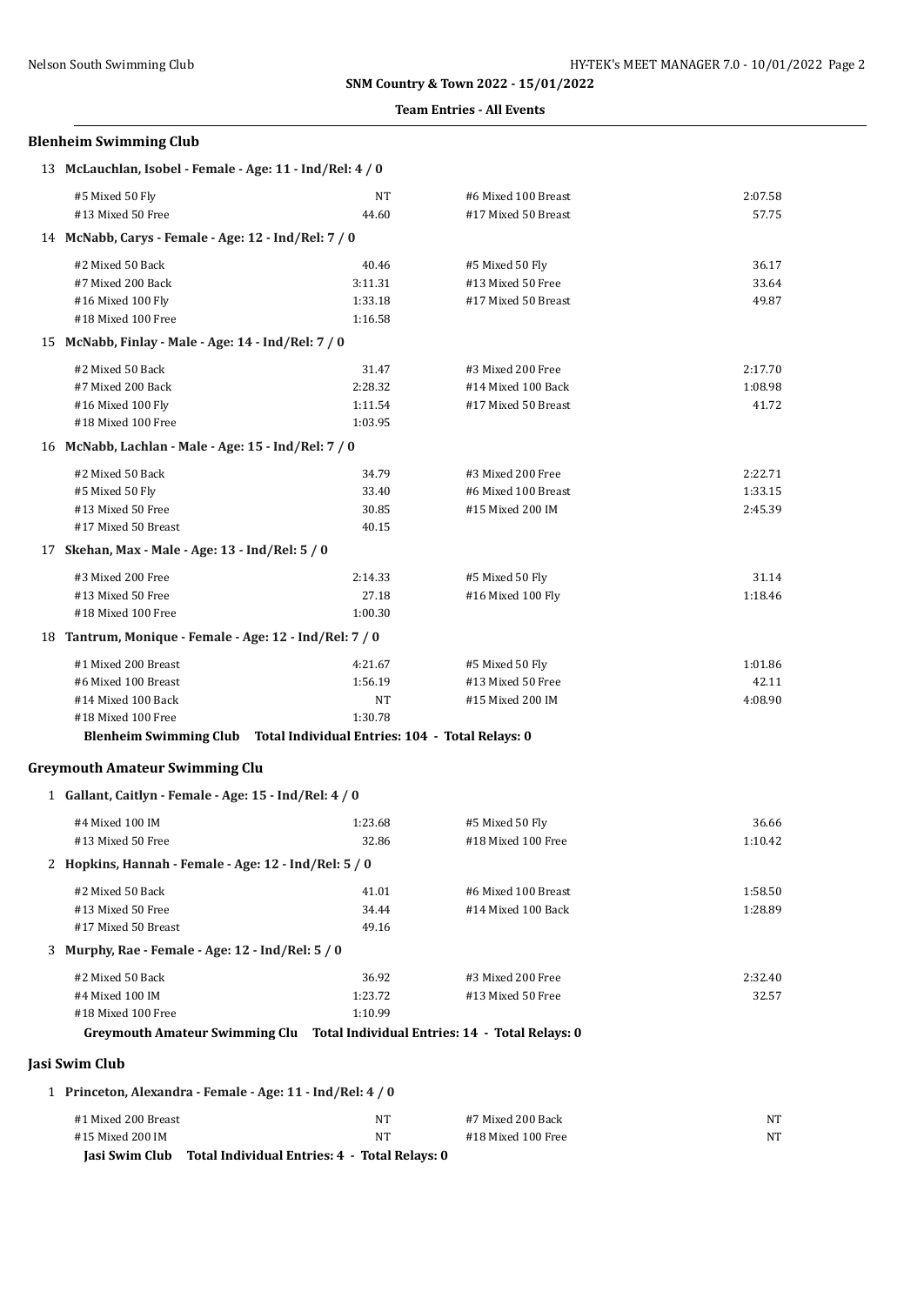### **Team Entries - All Events**

## **Nelson South Swim Club**

| 1 Alford, Lydia - Female - Age: 10 - Ind/Rel: 7 / 0       |         |                     |         |
|-----------------------------------------------------------|---------|---------------------|---------|
| #2 Mixed 50 Back                                          | 43.98   | #4 Mixed 100 IM     | 1:46.11 |
| #5 Mixed 50 Fly                                           | 50.96   | #6 Mixed 100 Breast | 1:52.47 |
| #13 Mixed 50 Free                                         | 37.17   | #17 Mixed 50 Breast | 52.80   |
| #18 Mixed 100 Free                                        | 1:23.40 |                     |         |
| 2 Alford, Will - Male - Age: 14 - Ind/Rel: 4 / 0          |         |                     |         |
| #1 Mixed 200 Breast                                       | 2:47.16 | #6 Mixed 100 Breast | 1:16.10 |
| #13 Mixed 50 Free                                         | 28.30   | #17 Mixed 50 Breast | 35.62   |
| 3 Anticich, Milla - Female - Age: 14 - Ind/Rel: 5 / 0     |         |                     |         |
| #2 Mixed 50 Back                                          | 41.73   | #4 Mixed 100 IM     | 1:33.25 |
| #5 Mixed 50 Fly                                           | 40.56   | #13 Mixed 50 Free   | 37.70   |
| #14 Mixed 100 Back                                        | 1:29.43 |                     |         |
| 4 Banks, Chase - Male - Age: 14 - Ind/Rel: 6 / 0          |         |                     |         |
| #2 Mixed 50 Back                                          | 34.07   | #3 Mixed 200 Free   | 2:29.29 |
| #4 Mixed 100 IM                                           | 1:17.30 | #13 Mixed 50 Free   | 28.28   |
| #15 Mixed 200 IM                                          | NT      | #18 Mixed 100 Free  | 1:05.92 |
| 5 Barton, Cate - Female - Age: 17 - Ind/Rel: 2 / 0        |         |                     |         |
| #2 Mixed 50 Back                                          | 32.25   | #6 Mixed 100 Breast | 1:16.29 |
| 6 Bayley, Ariah - Female - Age: 14 - Ind/Rel: 5 / 0       |         |                     |         |
| #2 Mixed 50 Back                                          | 38.29   | #4 Mixed 100 IM     | 1:22.85 |
| #6 Mixed 100 Breast                                       | 1:34.96 | #13 Mixed 50 Free   | 33.35   |
| #16 Mixed 100 Fly                                         | 1:18.75 |                     |         |
| 7 Bryant, Finn - Male - Age: 14 - Ind/Rel: 7 / 0          |         |                     |         |
| #1 Mixed 200 Breast                                       | 3:05.41 | #4 Mixed 100 IM     | 1:17.23 |
| #6 Mixed 100 Breast                                       | 1:27.57 | #13 Mixed 50 Free   | 29.81   |
| #15 Mixed 200 IM                                          | 2:43.53 | #17 Mixed 50 Breast | 38.95   |
| #18 Mixed 100 Free                                        | 1:06.83 |                     |         |
| 8 Chadderton, Emily - Female - Age: 14 - Ind/Rel: 5 / 0   |         |                     |         |
| #4 Mixed 100 IM                                           | 1:15.37 | #6 Mixed 100 Breast | 1:34.19 |
| #13 Mixed 50 Free                                         | 29.07   | #15 Mixed 200 IM    | 2:42.13 |
| #17 Mixed 50 Breast                                       | 38.44   |                     |         |
| 9 Claridge, Lilly - Female - Age: 14 - Ind/Rel: 6 / 0     |         |                     |         |
| #3 Mixed 200 Free                                         | 2:29.77 | #5 Mixed 50 Fly     | 44.10   |
| #6 Mixed 100 Breast                                       | 1:37.49 | #13 Mixed 50 Free   | 32.52   |
| #17 Mixed 50 Breast                                       | 44.86   | #18 Mixed 100 Free  | 1:10.02 |
| 10 Claridge, Rosie - Female - Age: 10 - Ind/Rel: 5 / 0    |         |                     |         |
| #2 Mixed 50 Back                                          | 48.14   | #4 Mixed 100 IM     | 1:52.89 |
| #6 Mixed 100 Breast                                       | 1:54.30 | #13 Mixed 50 Free   | 38.74   |
| #17 Mixed 50 Breast                                       | 53.07   |                     |         |
| 11 Eden, Caitlin - Female - Age: 15 - Ind/Rel: 5 / 0      |         |                     |         |
| #2 Mixed 50 Back                                          | 33.39   | #4 Mixed 100 IM     | 1:14.64 |
| #6 Mixed 100 Breast                                       | 1:30.10 | #14 Mixed 100 Back  | 1:10.84 |
| #18 Mixed 100 Free                                        | 1:06.25 |                     |         |
| 12 Eden, Connor - Male - Age: 17 - Ind/Rel: 4 / 0         |         |                     |         |
| #4 Mixed 100 IM                                           | 1:05.20 | #6 Mixed 100 Breast | 1:09.00 |
| #13 Mixed 50 Free                                         | 27.72   | #17 Mixed 50 Breast | 32.08   |
| 13 Gallagher, Jessica - Female - Age: 15 - Ind/Rel: 2 / 0 |         |                     |         |
| #5 Mixed 50 Fly                                           | 31.70   | #13 Mixed 50 Free   | 28.96   |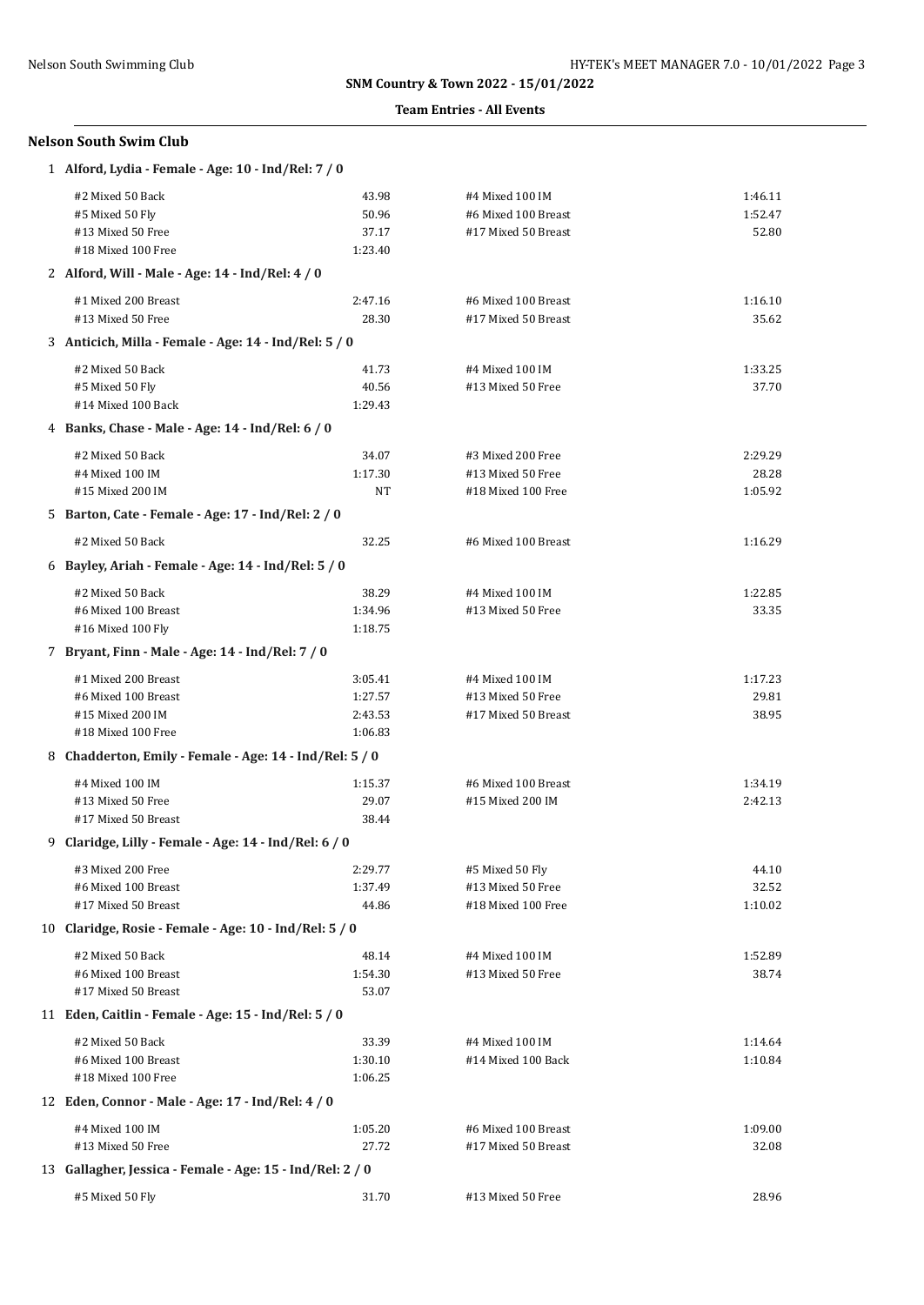### **Team Entries - All Events**

| Nelson South Swim Club |  |
|------------------------|--|
|------------------------|--|

| 14 Goomes, Rosie - Female - Age: 13 - Ind/Rel: 4 / 0             |         |                     |         |
|------------------------------------------------------------------|---------|---------------------|---------|
| #4 Mixed 100 IM                                                  | 1:17.81 | #7 Mixed 200 Back   | 2:46.97 |
| #14 Mixed 100 Back                                               | 1:16.67 | #18 Mixed 100 Free  | 1:08.73 |
| 15 Grenfell, Annabel - Female - Age: 14 - Ind/Rel: 6 / 0         |         |                     |         |
| #1 Mixed 200 Breast                                              | 3:38.22 | #3 Mixed 200 Free   | 2:42.43 |
| #6 Mixed 100 Breast                                              | 1:38.13 | #13 Mixed 50 Free   | 30.69   |
| #16 Mixed 100 Fly                                                | 1:11.78 | #17 Mixed 50 Breast | 45.10   |
| 16 Hall, Lilly - Female - Age: 15 - Ind/Rel: 1 / 0               |         |                     |         |
| #6 Mixed 100 Breast                                              | 1:16.16 |                     |         |
| 17 Hine, Ellinor - Female - Age: 16 - Ind/Rel: 5 / 0             |         |                     |         |
| #3 Mixed 200 Free                                                | 2:17.48 | #5 Mixed 50 Fly     | 32.42   |
| #13 Mixed 50 Free                                                | 30.23   | #16 Mixed 100 Fly   | 1:12.09 |
| #18 Mixed 100 Free                                               | 1:04.32 |                     |         |
| 18 Huata-Findlay, Olivia - Female - Age: 14 - Ind/Rel: 5 / 0     |         |                     |         |
| #1 Mixed 200 Breast                                              | 3:10.16 | #4 Mixed 100 IM     | 1:19.40 |
| #6 Mixed 100 Breast                                              | 1:26.37 | #13 Mixed 50 Free   | 31.92   |
| #17 Mixed 50 Breast                                              | 39.20   |                     |         |
| 19 Jones, Henry - Male - Age: 9 - Ind/Rel: 7 / 0                 |         |                     |         |
| #1 Mixed 200 Breast                                              | NT      | #2 Mixed 50 Back    | 48.10   |
| #4 Mixed 100 IM                                                  | NΤ      | #6 Mixed 100 Breast | 1:54.27 |
| #13 Mixed 50 Free                                                | 40.79   | #17 Mixed 50 Breast | 50.10   |
| #18 Mixed 100 Free                                               | 1:40.50 |                     |         |
| 20 Lu, Ethan - Male - Age: 11 - Ind/Rel: 5 / 0                   |         |                     |         |
| #1 Mixed 200 Breast                                              | 3:59.13 | #4 Mixed 100 IM     | NΤ      |
| #6 Mixed 100 Breast                                              | 1:48.16 | #13 Mixed 50 Free   | 41.43   |
| #17 Mixed 50 Breast                                              | 48.86   |                     |         |
| 21 Maskell, Billie - Female - Age: 11 - Ind/Rel: 3 / 0           |         |                     |         |
| #13 Mixed 50 Free                                                | 37.79   | #17 Mixed 50 Breast | 55.64   |
| #18 Mixed 100 Free                                               | 1:24.35 |                     |         |
| 22 Morton, Oliver - Male - Age: 15 - Ind/Rel: 7 / 0              |         |                     |         |
| #1 Mixed 200 Breast                                              | 2:46.50 | #4 Mixed 100 IM     | 1:09.41 |
| #5 Mixed 50 Fly                                                  | 29.36   | #6 Mixed 100 Breast | 1:11.93 |
| #13 Mixed 50 Free                                                | 27.69   | #16 Mixed 100 Fly   | 1:09.78 |
| #17 Mixed 50 Breast                                              | 32.66   |                     |         |
| 23 Old, Joshua - Male - Age: 13 - Ind/Rel: 4 / 0                 |         |                     |         |
| #2 Mixed 50 Back                                                 | 35.41   | #4 Mixed 100 IM     | 1:23.27 |
| #13 Mixed 50 Free                                                | 30.28   | #18 Mixed 100 Free  | 1:11.20 |
| 24 Old, Keisha - Female - Age: 11 - Ind/Rel: 4 / 0               |         |                     |         |
| #2 Mixed 50 Back                                                 | 35.91   | #4 Mixed 100 IM     | 1:27.34 |
| #13 Mixed 50 Free                                                | 30.75   | #18 Mixed 100 Free  | 1:12.98 |
| 25 Padilla Victorica, Benjamin - Male - Age: 10 - Ind/Rel: 7 / 0 |         |                     |         |
| #2 Mixed 50 Back                                                 | 51.44   | #4 Mixed 100 IM     | NT      |
| #5 Mixed 50 Fly                                                  | NT      | #6 Mixed 100 Breast | NT      |
| #13 Mixed 50 Free                                                | NT      | #17 Mixed 50 Breast | NT      |
| #18 Mixed 100 Free                                               | 1:30.88 |                     |         |
| 26 Pawson, Kyan - Male - Age: 10 - Ind/Rel: 7 / 0                |         |                     |         |
| #2 Mixed 50 Back                                                 | 38.41   | #4 Mixed 100 IM     | 1:27.61 |
| #5 Mixed 50 Fly                                                  | 38.34   | #6 Mixed 100 Breast | 1:44.91 |
| #13 Mixed 50 Free                                                | 35.04   | #17 Mixed 50 Breast | 48.86   |
| #18 Mixed 100 Free                                               | 1:17.54 |                     |         |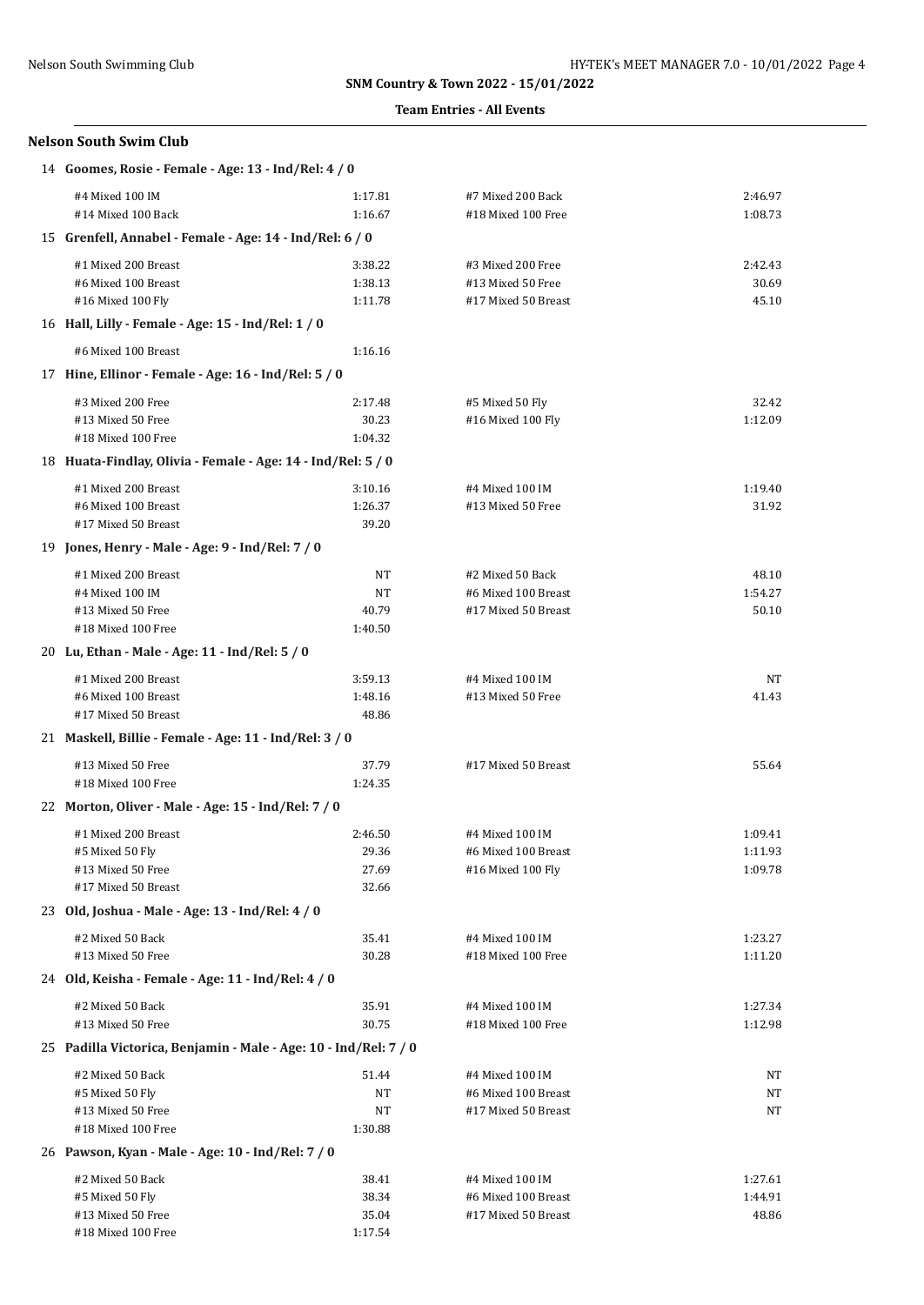### **Team Entries - All Events**

## **Nelson South Swim Club**

| 27 Perrett, Liliana - Female - Age: 10 - Ind/Rel: 7 / 0  |                  |                                          |                |  |
|----------------------------------------------------------|------------------|------------------------------------------|----------------|--|
| #2 Mixed 50 Back                                         | 50.75            | #4 Mixed 100 IM                          | 1:53.84        |  |
| #5 Mixed 50 Fly                                          | <b>NT</b>        | #6 Mixed 100 Breast                      | 1:55.28        |  |
| #13 Mixed 50 Free                                        | 38.38            | #17 Mixed 50 Breast                      | 50.36          |  |
| #18 Mixed 100 Free                                       | 1:31.53          |                                          |                |  |
| 28 Rooney, Georgia - Female - Age: 13 - Ind/Rel: 5 / 0   |                  |                                          |                |  |
| #4 Mixed 100 IM                                          | 1:26.04          | #5 Mixed 50 Fly                          | 36.50          |  |
| #13 Mixed 50 Free                                        | 32.64            | #17 Mixed 50 Breast                      | 43.06          |  |
| #18 Mixed 100 Free                                       | 1:13.94          |                                          |                |  |
| 29 Rooney, Sally - Female - Age: 10 - Ind/Rel: 7 / 0     |                  |                                          |                |  |
| #2 Mixed 50 Back                                         | 39.85            | #4 Mixed 100 IM                          | 1:31.76        |  |
| #5 Mixed 50 Fly                                          | 39.90            | #6 Mixed 100 Breast                      | 1:40.87        |  |
| #13 Mixed 50 Free                                        | 34.25            | #17 Mixed 50 Breast                      | 45.13          |  |
| #18 Mixed 100 Free                                       | 1:25.10          |                                          |                |  |
| 30 Russ, Finn - Male - Age: 15 - Ind/Rel: 5 / 0          |                  |                                          |                |  |
| #2 Mixed 50 Back                                         | 36.57            | #5 Mixed 50 Fly                          | 32.01          |  |
| #13 Mixed 50 Free                                        | 29.03            | #14 Mixed 100 Back                       | 1:14.41        |  |
| #18 Mixed 100 Free                                       | 1:01.54          |                                          |                |  |
| 31 Russell, Tamati - Male - Age: 11 - Ind/Rel: 7 / 0     |                  |                                          |                |  |
| #2 Mixed 50 Back                                         | 43.34            | #4 Mixed 100 IM                          | 1:38.15        |  |
| #5 Mixed 50 Fly                                          | 42.86            | #13 Mixed 50 Free                        | 34.88          |  |
| #14 Mixed 100 Back                                       | 1:37.08          | #16 Mixed 100 Fly                        | NT             |  |
| #18 Mixed 100 Free                                       | 1:22.80          |                                          |                |  |
| 32 Sandall, Alexis - Female - Age: 13 - Ind/Rel: 5 / 0   |                  |                                          |                |  |
| #1 Mixed 200 Breast                                      | 3:11.60          | #4 Mixed 100 IM                          | 1:25.26        |  |
| #6 Mixed 100 Breast                                      | 1:29.82          | #14 Mixed 100 Back                       | 1:27.29        |  |
| #17 Mixed 50 Breast                                      | 41.26            |                                          |                |  |
| 33 Scott, Georgia - Female - Age: 11 - Ind/Rel: 7 / 0    |                  |                                          |                |  |
| #1 Mixed 200 Breast                                      | 3:36.23          | #4 Mixed 100 IM                          | 1:36.95        |  |
| #6 Mixed 100 Breast                                      | 1:41.28          | #13 Mixed 50 Free                        | 36.71          |  |
| #14 Mixed 100 Back<br>#18 Mixed 100 Free                 | 1:40.10          | #17 Mixed 50 Breast                      | 45.67          |  |
| 34 Sneddon, Jasper - Male - Age: 13 - Ind/Rel: 7 / 0     | 1:23.05          |                                          |                |  |
|                                                          |                  |                                          |                |  |
| #2 Mixed 50 Back                                         | 36.95            | #3 Mixed 200 Free                        | 2:43.37        |  |
| #5 Mixed 50 Fly<br>#14 Mixed 100 Back                    | 40.50<br>1:22.71 | #13 Mixed 50 Free<br>#17 Mixed 50 Breast | 33.10<br>44.02 |  |
| #18 Mixed 100 Free                                       | 1:15.60          |                                          |                |  |
| 35 Sneddon, Marco - Male - Age: 9 - Ind/Rel: 4 / 0       |                  |                                          |                |  |
| #2 Mixed 50 Back                                         | NT               | #5 Mixed 50 Fly                          | NT             |  |
| #13 Mixed 50 Free                                        | 56.00            | #18 Mixed 100 Free                       | 2:04.52        |  |
| 36 Stewart, Tegen - Female - Age: 12 - Ind/Rel: 7 / 0    |                  |                                          |                |  |
| #1 Mixed 200 Breast                                      | 3:15.23          | #3 Mixed 200 Free                        | 2:27.87        |  |
| #4 Mixed 100 IM                                          | 1:21.11          | #5 Mixed 50 Fly                          | 34.17          |  |
| #14 Mixed 100 Back                                       | 1:28.58          | #15 Mixed 200 IM                         | 2:50.99        |  |
| #16 Mixed 100 Fly                                        | 1:18.80          |                                          |                |  |
| 37 Taylor, Catherine - Female - Age: 10 - Ind/Rel: 5 / 0 |                  |                                          |                |  |
| #2 Mixed 50 Back                                         | 46.28            | #3 Mixed 200 Free                        | 3:27.03        |  |
| #4 Mixed 100 IM                                          | 1:52.21          | #5 Mixed 50 Fly                          | 54.25          |  |
| #15 Mixed 200 IM                                         | 3:47.97          |                                          |                |  |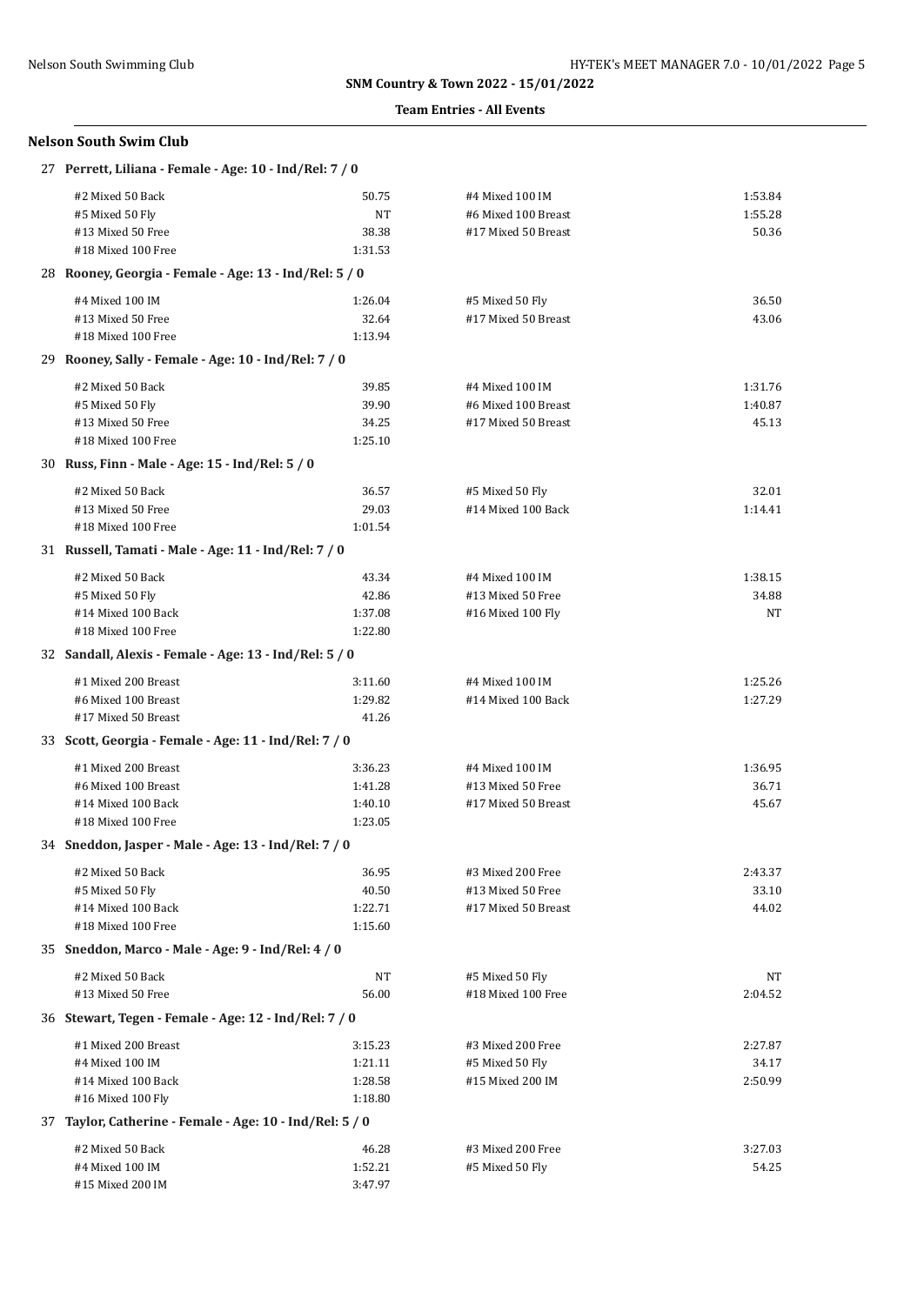#### **Team Entries - All Events**

## **Nelson South Swim Club**

| 38 Taylor, Charlotte - Female - Age: 12 - Ind/Rel: 4 / 0  |                                                 |                     |         |
|-----------------------------------------------------------|-------------------------------------------------|---------------------|---------|
| #3 Mixed 200 Free                                         | NT                                              | #4 Mixed 100 IM     | 1:32.58 |
| #7 Mixed 200 Back                                         | 3:19.02                                         | #15 Mixed 200 IM    | 3:25.66 |
| 39 Tremblay, Corey - Male - Age: 14 - Ind/Rel: 6 / 0      |                                                 |                     |         |
| #3 Mixed 200 Free                                         | 2:21.34                                         | #4 Mixed 100 IM     | 1:16.67 |
| #7 Mixed 200 Back                                         | 2:55.76                                         | #13 Mixed 50 Free   | 28.32   |
| #15 Mixed 200 IM                                          | 2:42.99                                         | #18 Mixed 100 Free  | 1:04.12 |
| Tremblay, Laura - Female - Age: 11 - Ind/Rel: 4 / 0<br>40 |                                                 |                     |         |
| #3 Mixed 200 Free                                         | 2:51.55                                         | #6 Mixed 100 Breast | 1:48.10 |
| #13 Mixed 50 Free                                         | 34.69                                           | #18 Mixed 100 Free  | 1:17.98 |
| 41 van Orden, Grace - Female - Age: 12 - Ind/Rel: 6 / 0   |                                                 |                     |         |
| #2 Mixed 50 Back                                          | 42.54                                           | #3 Mixed 200 Free   | 2:56.66 |
| #4 Mixed 100 IM                                           | 1:49.70                                         | #5 Mixed 50 Fly     | 39.28   |
| #13 Mixed 50 Free                                         | 34.53                                           | #18 Mixed 100 Free  | 1:16.55 |
| 42 Watts, Maddie - Female - Age: 17 - Ind/Rel: 3 / 0      |                                                 |                     |         |
| #3 Mixed 200 Free                                         | 2:42.63                                         | #13 Mixed 50 Free   | 31.04   |
| #18 Mixed 100 Free                                        | 1:08.97                                         |                     |         |
| Nelson South Swim Club                                    | Total Individual Entries: 217 - Total Relays: 0 |                     |         |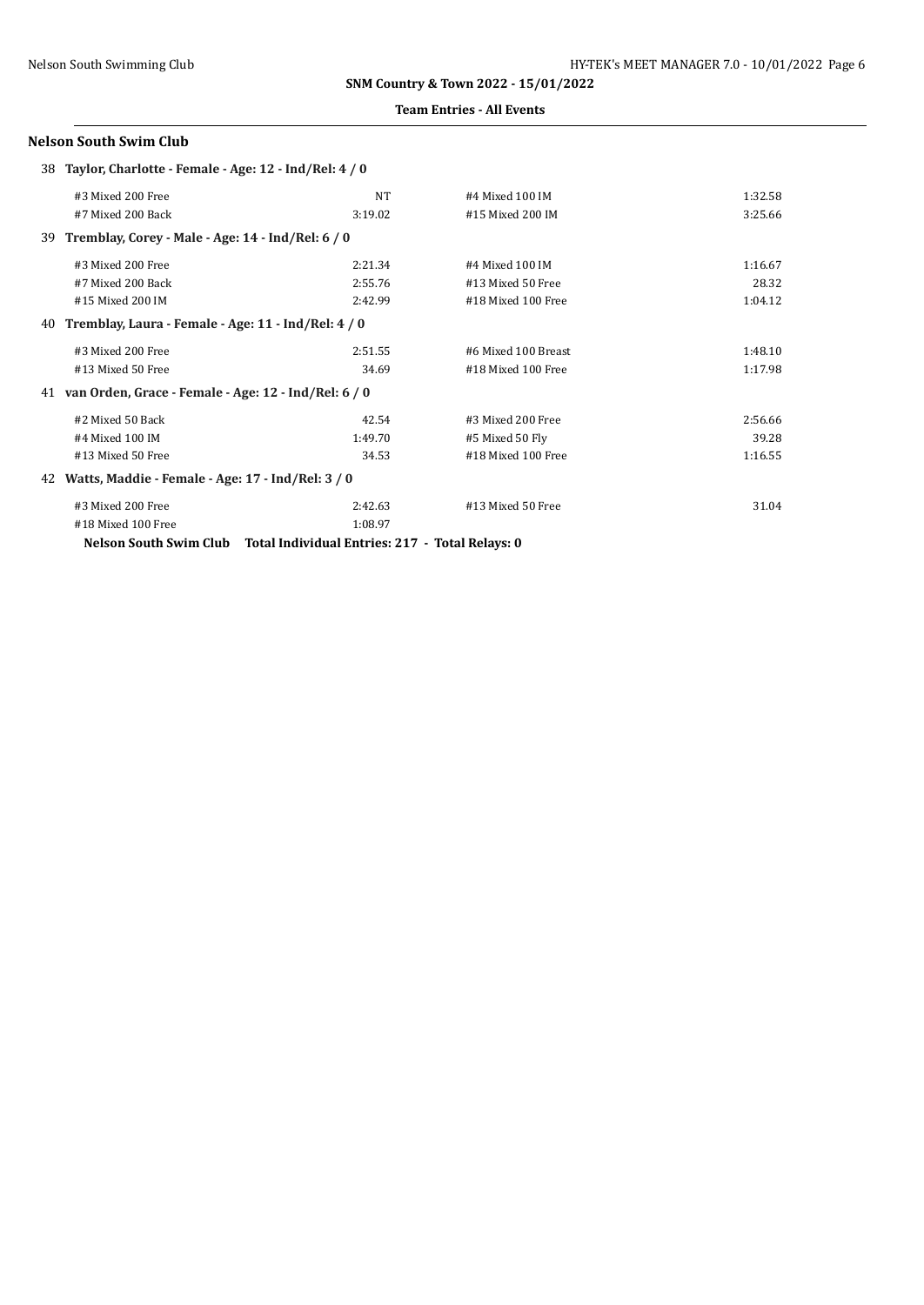#### **Team Entries - All Events**

## **Tasman Swim Club**

| 1 Adams, Samara - Female - Age: 14 - Ind/Rel: 5 / 0     |         |                     |         |
|---------------------------------------------------------|---------|---------------------|---------|
| #2 Mixed 50 Back                                        | 45.62   | #4 Mixed 100 IM     | 1:34.08 |
| #6 Mixed 100 Breast                                     | 1:40.85 | #13 Mixed 50 Free   | 37.43   |
| #18 Mixed 100 Free                                      | 1:24.25 |                     |         |
| 2 Amyes, Joshua - Male - Age: 18 - Ind/Rel: 3 / 0       |         |                     |         |
| #13 Mixed 50 Free                                       | 24.12   | #15 Mixed 200 IM    | 2:08.86 |
| #17 Mixed 50 Breast                                     | 33.79   |                     |         |
| 3 Barr, Jemima - Female - Age: 16 - Ind/Rel: 5 / 0      |         |                     |         |
| #2 Mixed 50 Back                                        | 32.54   | #4 Mixed 100 IM     | 1:10.15 |
| #5 Mixed 50 Fly                                         | 29.74   | #13 Mixed 50 Free   | 28.73   |
| #15 Mixed 200 IM                                        | 2:27.89 |                     |         |
| 4 Bayley, Oxford - Male - Age: 18 - Ind/Rel: 5 / 0      |         |                     |         |
| #3 Mixed 200 Free                                       | 1:55.31 | #5 Mixed 50 Fly     | 28.02   |
| #13 Mixed 50 Free                                       | 25.01   | #16 Mixed 100 Fly   | 1:02.48 |
| #18 Mixed 100 Free                                      | 53.43   |                     |         |
| 5 Bell, Dylan - Male - Age: 12 - Ind/Rel: 7 / 0         |         |                     |         |
| #1 Mixed 200 Breast                                     | 3:26.74 | #4 Mixed 100 IM     | 1:29.40 |
| #6 Mixed 100 Breast                                     | 1:34.87 | #13 Mixed 50 Free   | 37.04   |
| #15 Mixed 200 IM                                        | 3:06.61 | #17 Mixed 50 Breast | 45.13   |
| #18 Mixed 100 Free                                      | 1:17.78 |                     |         |
| 6 Bell, Lucas - Male - Age: 12 - Ind/Rel: 7 / 0         |         |                     |         |
| #2 Mixed 50 Back                                        | 33.90   | #3 Mixed 200 Free   | 2:30.26 |
| #5 Mixed 50 Fly                                         | 34.69   | #7 Mixed 200 Back   | 2:39.88 |
| #13 Mixed 50 Free                                       | 31.60   | #15 Mixed 200 IM    | 2:44.21 |
| #18 Mixed 100 Free                                      | 1:08.29 |                     |         |
| 7 Berriman, Saffron - Female - Age: 15 - Ind/Rel: 4 / 0 |         |                     |         |
| #3 Mixed 200 Free                                       | 2:42.95 | #7 Mixed 200 Back   | 3:12.36 |
| #14 Mixed 100 Back                                      | 1:25.73 | #18 Mixed 100 Free  | 1:13.77 |
| 8 Berriman, Theodore - Male - Age: 13 - Ind/Rel: 5 / 0  |         |                     |         |
| #2 Mixed 50 Back                                        | 47.47   | #4 Mixed 100 IM     | 1:54.12 |
| #6 Mixed 100 Breast                                     | 2:21.44 | #13 Mixed 50 Free   | 37.26   |
| #18 Mixed 100 Free                                      | 1:29.04 |                     |         |
| 9 Bradley, Billy - Male - Age: 14 - Ind/Rel: 4 / 0      |         |                     |         |
| #2 Mixed 50 Back                                        | 34.66   | #4 Mixed 100 IM     | 1:29.56 |
| #5 Mixed 50 Fly                                         | 36.25   | #6 Mixed 100 Breast | 1:47.61 |
| 10 Clements, Ella - Female - Age: 11 - Ind/Rel: 7 / 0   |         |                     |         |
| #1 Mixed 200 Breast                                     | 3:55.74 | #2 Mixed 50 Back    | 45.47   |
| #4 Mixed 100 IM                                         | 1:38.00 | #5 Mixed 50 Fly     | 46.33   |
| #6 Mixed 100 Breast                                     | 1:48.38 | #13 Mixed 50 Free   | 38.73   |
| #18 Mixed 100 Free                                      | 1:27.87 |                     |         |
| 11 Daly, Harriett - Female - Age: 11 - Ind/Rel: 7 / 0   |         |                     |         |
| #1 Mixed 200 Breast                                     | 3:57.65 | #2 Mixed 50 Back    | 43.97   |
| #4 Mixed 100 IM                                         | 1:37.21 | #6 Mixed 100 Breast | 1:46.29 |
| #13 Mixed 50 Free                                       | 37.91   | #15 Mixed 200 IM    | 3:23.68 |
| #18 Mixed 100 Free                                      | 1:25.33 |                     |         |
| 12 Douglas, Caleb - Male - Age: 16 - Ind/Rel: 6 / 0     |         |                     |         |
| #2 Mixed 50 Back                                        | 33.17   | #4 Mixed 100 IM     | 1:10.32 |
| #5 Mixed 50 Fly                                         | 28.43   | #13 Mixed 50 Free   | 27.51   |
| #16 Mixed 100 Fly                                       | 1:02.32 | #18 Mixed 100 Free  | 1:00.38 |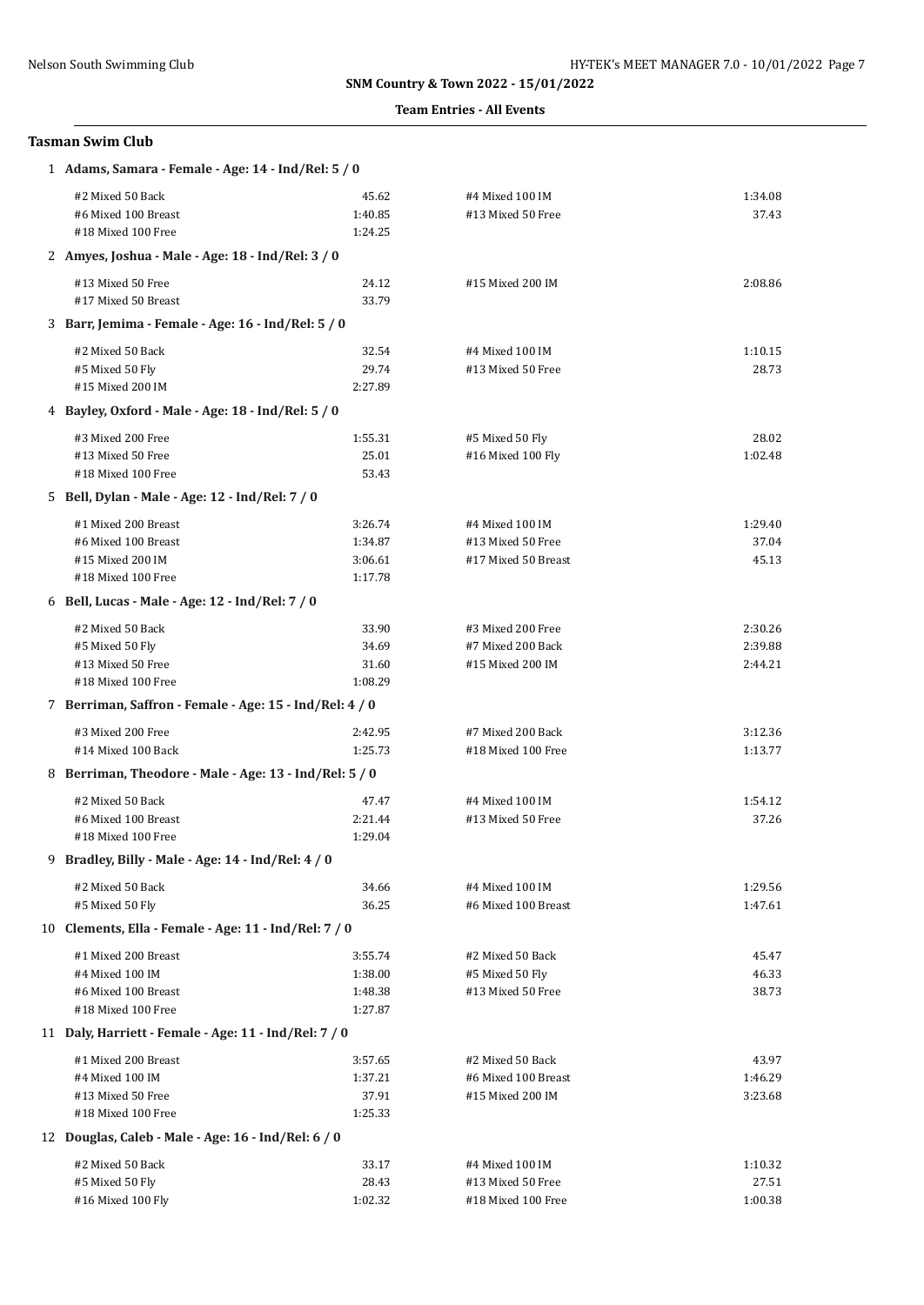### **Team Entries - All Events**

## **Tasman Swim Club**

| 13 Edwards, Katie - Female - Age: 16 - Ind/Rel: 3 / 0      |                    |                                         |                    |  |
|------------------------------------------------------------|--------------------|-----------------------------------------|--------------------|--|
| #3 Mixed 200 Free<br>#7 Mixed 200 Back                     | 2:40.98<br>2:58.03 | #5 Mixed 50 Fly                         | 36.38              |  |
| 14 Hu, Gordon - Male - Age: 11 - Ind/Rel: 5 / 0            |                    |                                         |                    |  |
| #1 Mixed 200 Breast                                        | 4:11.40            | #4 Mixed 100 IM                         | 1:43.15            |  |
| #6 Mixed 100 Breast                                        | 1:52.81            | #13 Mixed 50 Free                       | 37.97              |  |
| #18 Mixed 100 Free                                         | 1:27.37            |                                         |                    |  |
| 15 Kalani, Lono - Male - Age: 13 - Ind/Rel: 7 / 0          |                    |                                         |                    |  |
| #2 Mixed 50 Back                                           | 32.75              | #4 Mixed 100 IM                         | 1:13.57            |  |
| #7 Mixed 200 Back                                          | 2:32.58            | #13 Mixed 50 Free                       | 29.39              |  |
| #14 Mixed 100 Back<br>#18 Mixed 100 Free                   | 1:13.46<br>1:04.44 | #17 Mixed 50 Breast                     | 37.82              |  |
| 16 Kalani, Maicah - Male - Age: 11 - Ind/Rel: 7 / 0        |                    |                                         |                    |  |
|                                                            |                    |                                         |                    |  |
| #2 Mixed 50 Back<br>#5 Mixed 50 Fly                        | 37.47<br>40.13     | #4 Mixed 100 IM<br>#6 Mixed 100 Breast  | 1:26.28<br>1:38.90 |  |
| #13 Mixed 50 Free                                          | 31.85              | #17 Mixed 50 Breast                     | 45.26              |  |
| #18 Mixed 100 Free                                         | 1:13.93            |                                         |                    |  |
| 17 Kemp, Ayla - Female - Age: 12 - Ind/Rel: 6 / 0          |                    |                                         |                    |  |
| #2 Mixed 50 Back                                           | 51.97              | #4 Mixed 100 IM                         | 1:57.47            |  |
| #6 Mixed 100 Breast                                        | NT                 | #13 Mixed 50 Free                       | 40.26              |  |
| #17 Mixed 50 Breast                                        | 55.67              | #18 Mixed 100 Free                      | NT                 |  |
| 18 Kepess, Marcell - Male - Age: 12 - Ind/Rel: 7 / 0       |                    |                                         |                    |  |
| #2 Mixed 50 Back                                           | 37.86              | #3 Mixed 200 Free                       | 2:29.82            |  |
| #5 Mixed 50 Fly                                            | 38.02              | #7 Mixed 200 Back                       | 2:52.95            |  |
| #13 Mixed 50 Free                                          | 32.31              | #15 Mixed 200 IM                        | 2:59.90            |  |
| #18 Mixed 100 Free                                         | 1:11.68            |                                         |                    |  |
| 19 Ketel, Mya - Female - Age: 15 - Ind/Rel: 5 / 0          |                    |                                         |                    |  |
| #4 Mixed 100 IM                                            | 1:14.78            | #6 Mixed 100 Breast                     | 1:17.99            |  |
| #13 Mixed 50 Free                                          | 30.36              | #15 Mixed 200 IM                        | 2:40.36            |  |
| #18 Mixed 100 Free                                         | 1:07.25            |                                         |                    |  |
| 20 Linyard, Keshia - Female - Age: 13 - Ind/Rel: 7 / 0     |                    |                                         |                    |  |
| #1 Mixed 200 Breast                                        | 3:21.71            | #3 Mixed 200 Free                       | 2:50.09            |  |
| #5 Mixed 50 Fly                                            | 48.15              | #13 Mixed 50 Free                       | 34.61              |  |
| #14 Mixed 100 Back<br>#17 Mixed 50 Breast                  | 1:24.42            | #15 Mixed 200 IM                        | 3:28.15            |  |
|                                                            | 42.02              |                                         |                    |  |
| 21 Linyard, Nia - Female - Age: 11 - Ind/Rel: 6 / 0        |                    |                                         |                    |  |
| #3 Mixed 200 Free                                          | 3:08.91            | #4 Mixed 100 IM                         | 1:39.79            |  |
| #5 Mixed 50 Fly<br>#17 Mixed 50 Breast                     | 47.12<br>50.23     | #13 Mixed 50 Free<br>#18 Mixed 100 Free | 38.53<br>1:28.13   |  |
| 22 Loach, Rebecca - Female - Age: 17 - Ind/Rel: 4 / 0      |                    |                                         |                    |  |
|                                                            |                    |                                         |                    |  |
| #4 Mixed 100 IM                                            | 1:10.45            | #5 Mixed 50 Fly                         | 31.16              |  |
| #13 Mixed 50 Free                                          | 29.08              | #18 Mixed 100 Free                      | 1:03.62            |  |
| 23 Marshall, Alexandra - Female - Age: 15 - Ind/Rel: 3 / 0 |                    |                                         |                    |  |
| #3 Mixed 200 Free                                          | 2:11.32            | #4 Mixed 100 IM                         | 1:13.66            |  |
| #7 Mixed 200 Back                                          | 2:30.61            |                                         |                    |  |
| 24 McKay, Brianna - Female - Age: 13 - Ind/Rel: 5 / 0      |                    |                                         |                    |  |
| #1 Mixed 200 Breast                                        | 3:22.12            | #6 Mixed 100 Breast                     | 1:31.79            |  |
| #13 Mixed 50 Free                                          | 31.23              | #15 Mixed 200 IM                        | 2:57.74            |  |
| #18 Mixed 100 Free                                         | 1:12.10            |                                         |                    |  |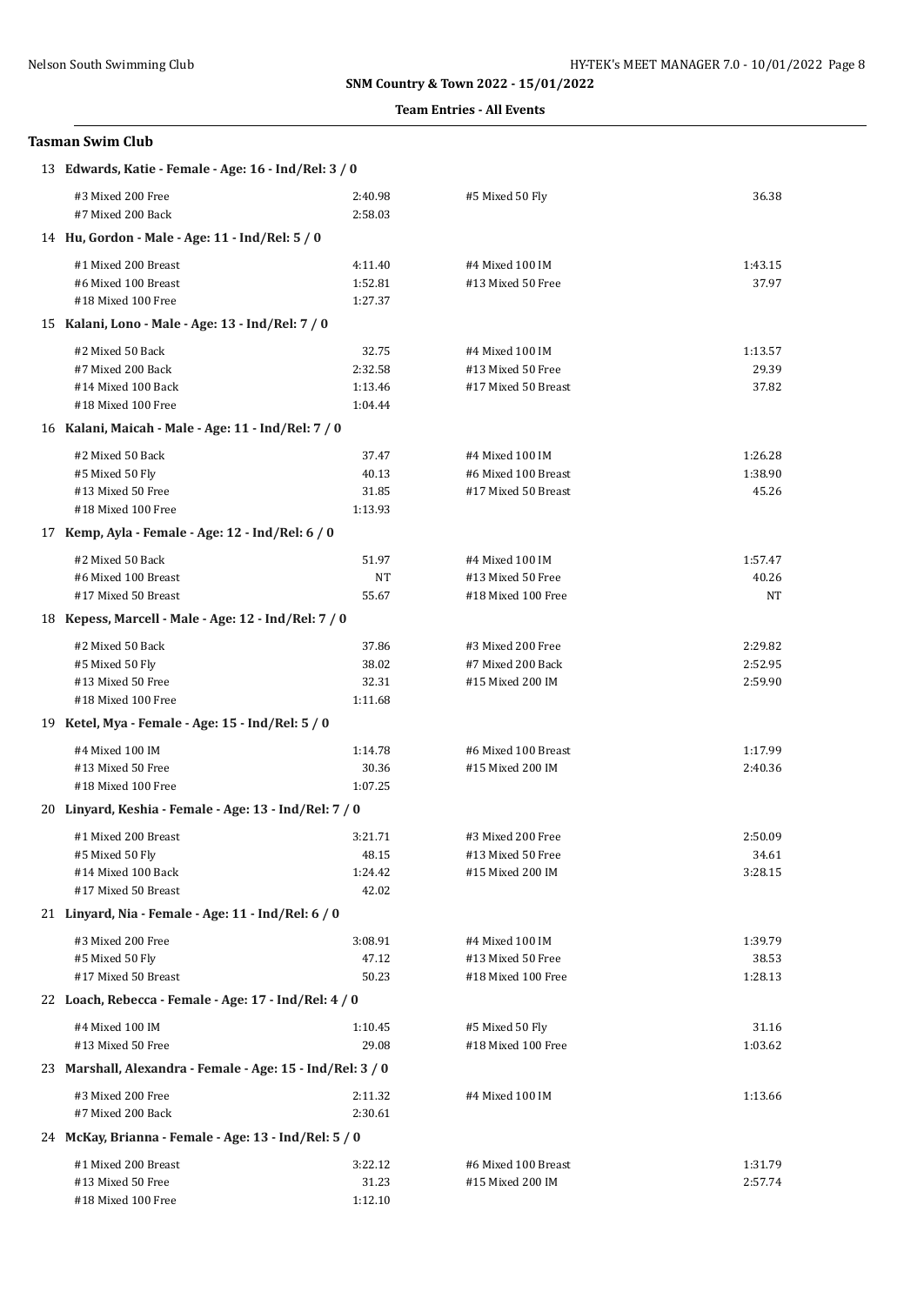### **Team Entries - All Events**

## **Tasman Swim Club**

| 25 Munro, Bridget - Female - Age: 15 - Ind/Rel: 5 / 0         |         |                     |         |  |  |
|---------------------------------------------------------------|---------|---------------------|---------|--|--|
| #2 Mixed 50 Back                                              | 34.88   | #4 Mixed 100 IM     | 1:21.10 |  |  |
| #5 Mixed 50 Fly                                               | 35.03   | #14 Mixed 100 Back  | 1:16.63 |  |  |
| #18 Mixed 100 Free                                            | 1:09.82 |                     |         |  |  |
| 26 Nisbett, Molly - Female - Age: 11 - Ind/Rel: 6 / 0         |         |                     |         |  |  |
| #2 Mixed 50 Back                                              | 52.04   | #4 Mixed 100 IM     | NT      |  |  |
| #6 Mixed 100 Breast                                           | 2:03.36 | #13 Mixed 50 Free   | 40.13   |  |  |
| #17 Mixed 50 Breast                                           | 55.86   | #18 Mixed 100 Free  | 1:33.87 |  |  |
| 27 Pahl, Sophie - Female - Age: 14 - Ind/Rel: 6 / 0           |         |                     |         |  |  |
| #3 Mixed 200 Free                                             | 2:40.82 | #5 Mixed 50 Fly     | 41.32   |  |  |
| #7 Mixed 200 Back                                             | 3:08.16 | #13 Mixed 50 Free   | 33.47   |  |  |
| #15 Mixed 200 IM                                              | 3:12.13 | #17 Mixed 50 Breast | 44.92   |  |  |
| 28 Reid, Keelan - Male - Age: 12 - Ind/Rel: 6 / 0             |         |                     |         |  |  |
| #2 Mixed 50 Back                                              | 44.77   | #4 Mixed 100 IM     | 1:36.98 |  |  |
| #5 Mixed 50 Fly                                               | 40.47   | #13 Mixed 50 Free   | 34.19   |  |  |
| #15 Mixed 200 IM                                              | 3:31.52 | #18 Mixed 100 Free  | 1:18.87 |  |  |
| 29 Schulze-Steinen, Merle - Female - Age: 14 - Ind/Rel: 6 / 0 |         |                     |         |  |  |
| #2 Mixed 50 Back                                              | 39.33   | #5 Mixed 50 Fly     | 36.49   |  |  |
| #6 Mixed 100 Breast                                           | 1:37.17 | #15 Mixed 200 IM    | 3:04.47 |  |  |
| #17 Mixed 50 Breast                                           | 43.56   | #18 Mixed 100 Free  | 1:17.70 |  |  |
| 30 Seymour, Madeline - Female - Age: 13 - Ind/Rel: 7 / 0      |         |                     |         |  |  |
| #2 Mixed 50 Back                                              | 33.04   | #4 Mixed 100 IM     | 1:20.50 |  |  |
| #5 Mixed 50 Fly                                               | 31.76   | #7 Mixed 200 Back   | 2:42.23 |  |  |
| #13 Mixed 50 Free                                             | 29.31   | #16 Mixed 100 Fly   | 1:16.83 |  |  |
| #18 Mixed 100 Free                                            | 1:07.15 |                     |         |  |  |
| 31 Seymour, William - Male - Age: 15 - Ind/Rel: 7 / 0         |         |                     |         |  |  |
| #2 Mixed 50 Back                                              | 26.96   | #3 Mixed 200 Free   | 1:57.65 |  |  |
| #5 Mixed 50 Fly                                               | 27.25   | #13 Mixed 50 Free   | 24.24   |  |  |
| #14 Mixed 100 Back                                            | 57.25   | #17 Mixed 50 Breast | 37.10   |  |  |
| #18 Mixed 100 Free                                            | 53.16   |                     |         |  |  |
| 32 Smale, Kirsten - Female - Age: 13 - Ind/Rel: 5 / 0         |         |                     |         |  |  |
| #1 Mixed 200 Breast                                           | 3:39.60 | #3 Mixed 200 Free   | 3:01.62 |  |  |
| #6 Mixed 100 Breast                                           | 1:42.92 | #13 Mixed 50 Free   | 36.69   |  |  |
| #18 Mixed 100 Free                                            | 1:23.26 |                     |         |  |  |
| 33 Swan, Brooke - Female - Age: 15 - Ind/Rel: 4 / 0           |         |                     |         |  |  |
| #4 Mixed 100 IM                                               | 1:11.99 | #5 Mixed 50 Fly     | 29.49   |  |  |
| #13 Mixed 50 Free                                             | 29.32   | #18 Mixed 100 Free  | 1:02.10 |  |  |
| 34 Wilson, Samantha - Female - Age: 15 - Ind/Rel: 6 / 0       |         |                     |         |  |  |
| #2 Mixed 50 Back                                              | 31.41   | #4 Mixed 100 IM     | 1:06.71 |  |  |
| #5 Mixed 50 Fly                                               | 29.32   | #13 Mixed 50 Free   | 27.95   |  |  |
| #16 Mixed 100 Fly                                             | 1:02.19 | #17 Mixed 50 Breast | 35.40   |  |  |
| 35 Yeo, Macey - Female - Age: 12 - Ind/Rel: 7 / 0             |         |                     |         |  |  |
| #2 Mixed 50 Back                                              | 42.26   | #4 Mixed 100 IM     | 1:27.48 |  |  |
| #5 Mixed 50 Fly                                               | 38.25   | #6 Mixed 100 Breast | 1:41.76 |  |  |
| #13 Mixed 50 Free                                             | 32.07   | #17 Mixed 50 Breast | 45.98   |  |  |
| #18 Mixed 100 Free                                            | 1:14.66 |                     |         |  |  |

**Tasman Swim Club Total Individual Entries: 195 - Total Relays: 0**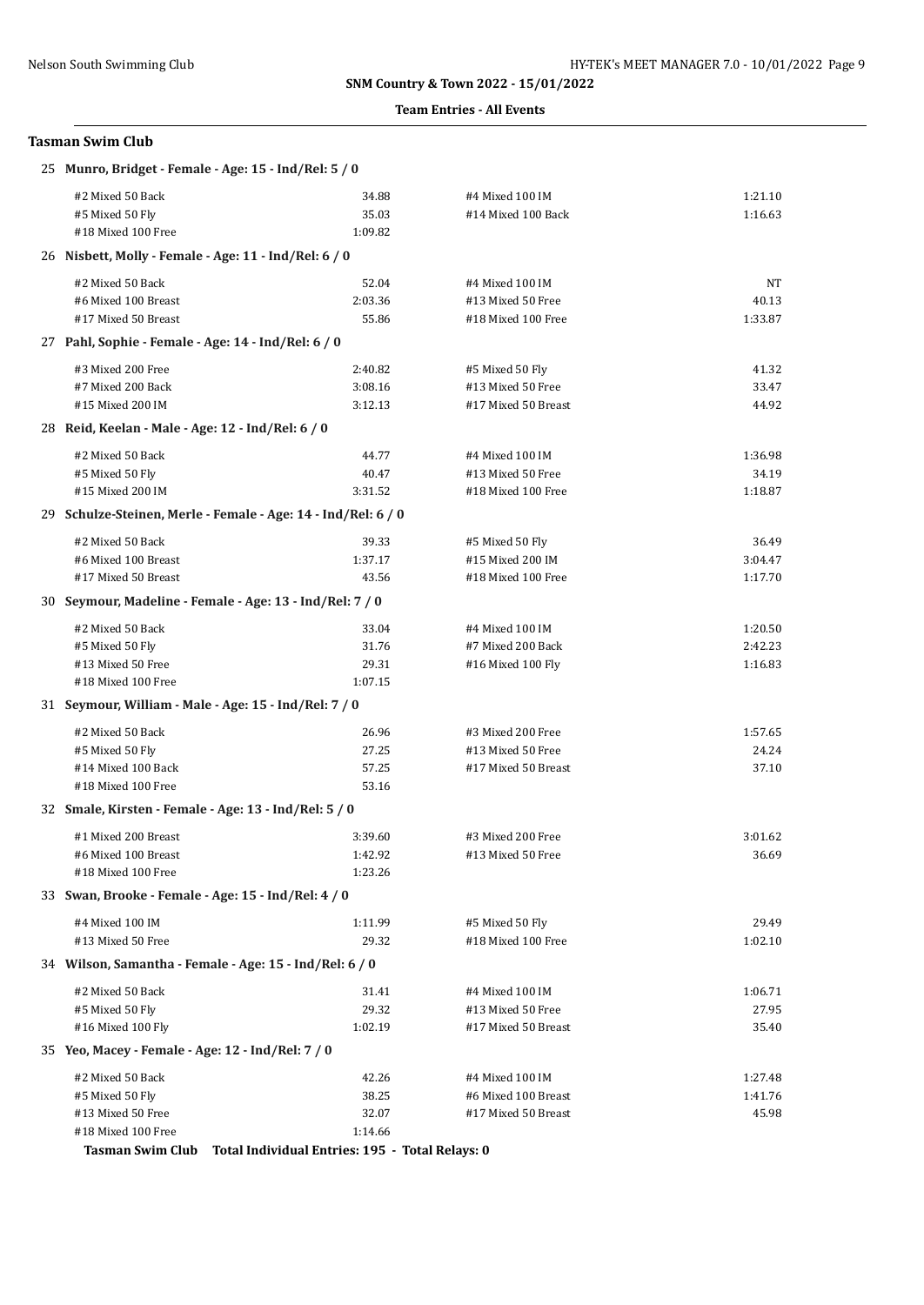### **Team Entries - All Events**

## **Vikings Swim Club Inc**

1 **Knowler, Matilda - Female - Age: 13 - Ind/Rel: 6 / 0**

| #2 Mixed 50 Back    | 41.59                                                               | #4 Mixed 100 IM    | 1:34.59 |
|---------------------|---------------------------------------------------------------------|--------------------|---------|
| #5 Mixed 50 Fly     | 43.50                                                               | #13 Mixed 50 Free  | 35.38   |
| #17 Mixed 50 Breast | 56.80                                                               | #18 Mixed 100 Free | 1:18.61 |
|                     | Vikings Swim Club Inc Total Individual Entries: 6 - Total Relays: 0 |                    |         |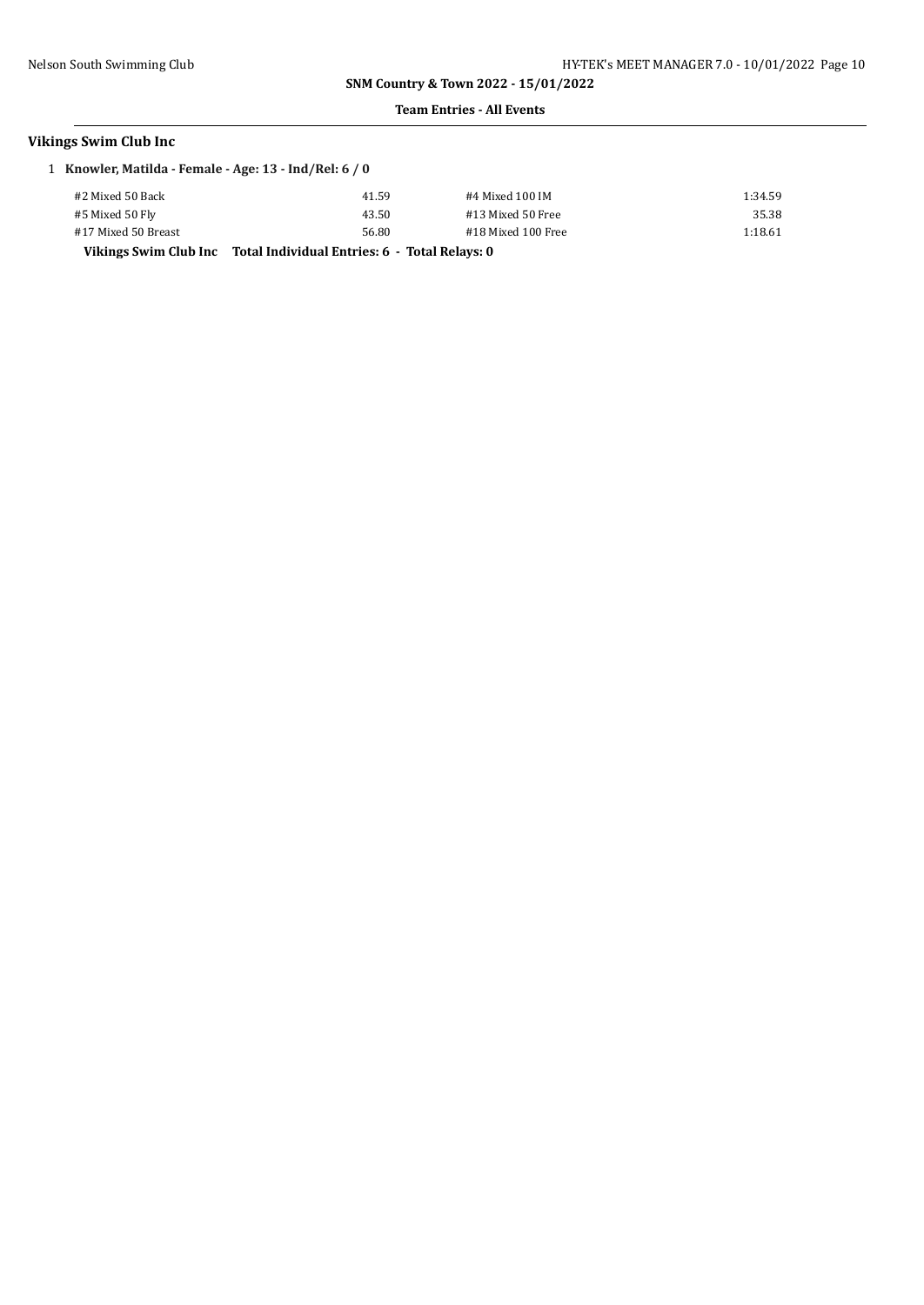### **Team Entries - All Events**

## **Waimea Swim Club**

| 1 Fraser, Emma - Female - Age: 13 - Ind/Rel: 6 / 0          |         |                     |         |
|-------------------------------------------------------------|---------|---------------------|---------|
| #2 Mixed 50 Back                                            | 48.81   | #5 Mixed 50 Fly     | 41.93   |
| #6 Mixed 100 Breast                                         | 1:50.02 | #13 Mixed 50 Free   | 37.20   |
| #17 Mixed 50 Breast                                         | 52.17   | #18 Mixed 100 Free  | 1:24.66 |
| 2 Hughes, Jade - Female - Age: 14 - Ind/Rel: 7 / 0          |         |                     |         |
| #2 Mixed 50 Back                                            | 36.34   | #4 Mixed 100 IM     | 1:16.96 |
| #5 Mixed 50 Fly                                             | 32.04   | #7 Mixed 200 Back   | 2:50.67 |
| #13 Mixed 50 Free                                           | 31.60   | #15 Mixed 200 IM    | 2:49.48 |
| #17 Mixed 50 Breast                                         | 42.30   |                     |         |
| 3 McKay, Benjamin - Male - Age: 13 - Ind/Rel: 6 / 0         |         |                     |         |
| #2 Mixed 50 Back                                            | 50.75   | #4 Mixed 100 IM     | 1:54.92 |
| #5 Mixed 50 Fly                                             | 55.06   | #13 Mixed 50 Free   | 37.47   |
| #17 Mixed 50 Breast                                         | 1:08.54 | #18 Mixed 100 Free  | 1:33.09 |
| 4 McKay, Cameron - Male - Age: 9 - Ind/Rel: 7 / 0           |         |                     |         |
| #2 Mixed 50 Back                                            | 57.66   | #4 Mixed 100 IM     | 2:35.69 |
| #5 Mixed 50 Fly                                             | NT      | #13 Mixed 50 Free   | 51.27   |
| #14 Mixed 100 Back                                          | 2:11.84 | #17 Mixed 50 Breast | 1:27.20 |
| #18 Mixed 100 Free                                          | 2:01.72 |                     |         |
| 5 McKay, Hollie - Female - Age: 16 - Ind/Rel: 4 / 0         |         |                     |         |
| #5 Mixed 50 Fly                                             | 36.09   | #13 Mixed 50 Free   | 30.22   |
| #17 Mixed 50 Breast                                         | 40.92   | #18 Mixed 100 Free  | 1:07.10 |
| 6 McKay, Keita - Female - Age: 15 - Ind/Rel: 7 / 0          |         |                     |         |
| #1 Mixed 200 Breast                                         | 3:23.42 | #5 Mixed 50 Fly     | 43.07   |
| #6 Mixed 100 Breast                                         | 1:31.04 | #7 Mixed 200 Back   | 3:11.80 |
| #13 Mixed 50 Free                                           | 34.17   | #14 Mixed 100 Back  | 1:27.11 |
| #17 Mixed 50 Breast                                         | 43.58   |                     |         |
| 7 Oliver, Amy - Female - Age: 15 - Ind/Rel: 5 / 0           |         |                     |         |
| #4 Mixed 100 IM                                             | 1:21.29 | #5 Mixed 50 Fly     | 33.94   |
| #13 Mixed 50 Free                                           | 30.76   | #15 Mixed 200 IM    | 3:00.05 |
| #18 Mixed 100 Free                                          | 1:07.66 |                     |         |
| 8 Oliver, Holly - Female - Age: 13 - Ind/Rel: 4 / 0         |         |                     |         |
| #3 Mixed 200 Free                                           | 2:52.07 | #6 Mixed 100 Breast | 1:46.23 |
| #15 Mixed 200 IM                                            | 3:26.37 | #18 Mixed 100 Free  | 1:20.59 |
| 9 Palmer-Bensemann, Jaxon - Male - Age: 14 - Ind/Rel: 7 / 0 |         |                     |         |
| #1 Mixed 200 Breast                                         | 3:05.09 | #5 Mixed 50 Fly     | 34.64   |
| #6 Mixed 100 Breast                                         | 1:27.32 | #13 Mixed 50 Free   | 29.51   |
| #14 Mixed 100 Back                                          | 1:20.30 | #17 Mixed 50 Breast | 38.57   |
| #18 Mixed 100 Free                                          | 1:05.80 |                     |         |
| 10 Reid, Dylan - Male - Age: 14 - Ind/Rel: 5 / 0            |         |                     |         |
| #4 Mixed 100 IM                                             | 1:16.61 | #5 Mixed 50 Fly     | 32.22   |
| #13 Mixed 50 Free                                           | 29.35   | #17 Mixed 50 Breast | 40.21   |
| #18 Mixed 100 Free                                          | 1:05.82 |                     |         |
| 11 Satherley, Helena - Female - Age: 14 - Ind/Rel: 6 / 0    |         |                     |         |
| #2 Mixed 50 Back                                            | 40.20   | #4 Mixed 100 IM     | 1:29.27 |
| #6 Mixed 100 Breast                                         | 1:39.64 | #14 Mixed 100 Back  | 1:25.80 |
| #17 Mixed 50 Breast                                         | 46.27   | #18 Mixed 100 Free  | 1:20.32 |
| 12 Satherley, Jacob - Male - Age: 16 - Ind/Rel: 6 / 0       |         |                     |         |
| #3 Mixed 200 Free                                           | 2:19.11 | #5 Mixed 50 Fly     | 31.75   |
| #6 Mixed 100 Breast                                         | 1:18.22 | #13 Mixed 50 Free   | 28.84   |
| #17 Mixed 50 Breast                                         | 35.91   | #18 Mixed 100 Free  | 1:03.31 |